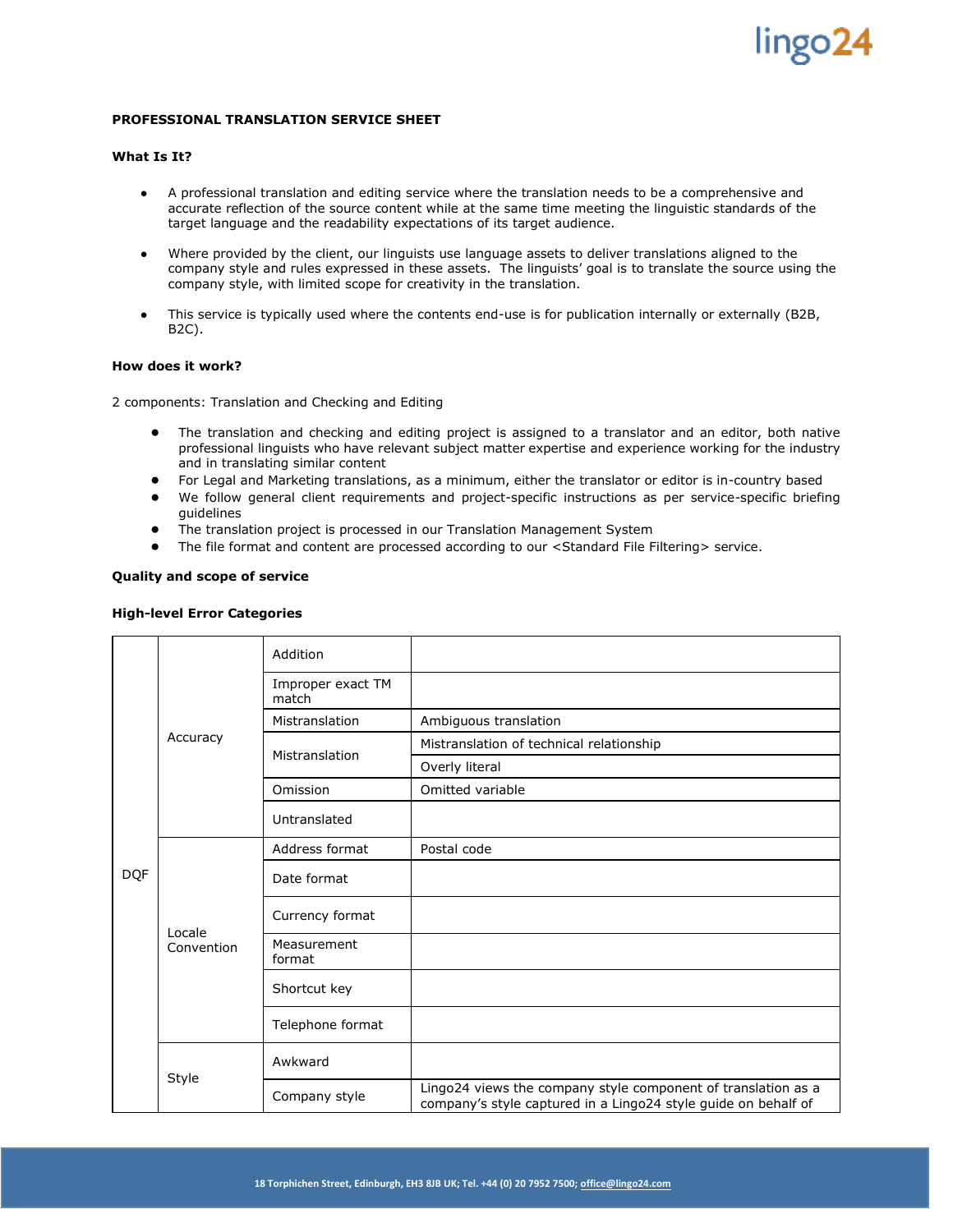

|  |             |                                         | the client, any approved glossary held within our CAT tools, and<br>previous translation memory. |
|--|-------------|-----------------------------------------|--------------------------------------------------------------------------------------------------|
|  |             | Inconsistent style                      |                                                                                                  |
|  |             | Unidiomatic                             |                                                                                                  |
|  | Design      | Length                                  |                                                                                                  |
|  |             | Local formatting                        |                                                                                                  |
|  |             | Markup                                  |                                                                                                  |
|  |             | Missing text                            |                                                                                                  |
|  |             | Truncation/text<br>expansion            |                                                                                                  |
|  | Fluency     | Character encoding                      |                                                                                                  |
|  |             | Grammar                                 |                                                                                                  |
|  |             | Inconsistency                           | Inconsistency with external reference                                                            |
|  |             | Link/cross-reference                    |                                                                                                  |
|  |             | Punctuation                             |                                                                                                  |
|  |             | Spelling                                |                                                                                                  |
|  | Terminology | Inconsistent with<br>termbase           | Company termbase                                                                                 |
|  |             |                                         | Third-party termbase                                                                             |
|  |             | Inconsistent with<br>use of terminology |                                                                                                  |
|  | Verity      | Culture-specific<br>references          |                                                                                                  |

For a granular view of these error categories and error types, refer to the service Annex <Harmonized DQF-MQM Error Typology>. The annex provides a detailed description of each error category including definitions and examples.

## **High-level Error Category Weight**

|            | Accuracy          | Multiplier: 3 |  |
|------------|-------------------|---------------|--|
|            | Locale Convention | Multiplier: 1 |  |
|            | Design            | Multiplier: 1 |  |
| <b>DOF</b> | Style             | Multiplier: 1 |  |
|            | Fluency           | Multiplier: 2 |  |
|            | Terminology       | Multiplier: 2 |  |
|            | Verity            | Multiplier: 1 |  |

## **Error Severity Levels**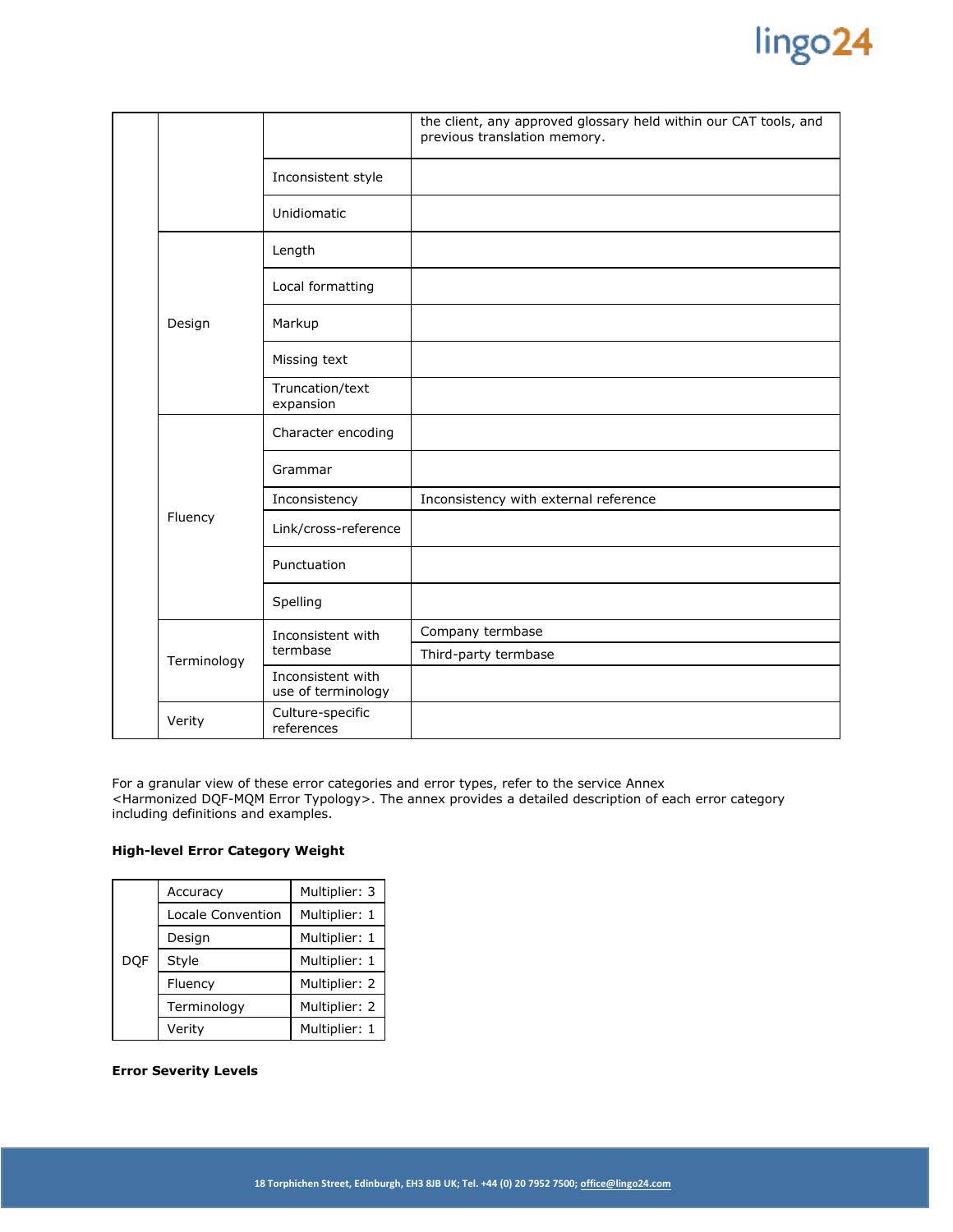## lingo24

| Severity<br>Level | Definition                                                                                                                                                                                                                                                                                                | Multiplier |
|-------------------|-----------------------------------------------------------------------------------------------------------------------------------------------------------------------------------------------------------------------------------------------------------------------------------------------------------|------------|
| Minor             | Errors that don't lead to loss of meaning and wouldn't confuse or mislead the user but<br>would be noticed, would decrease stylistic quality, fluency or clarity, or would make the<br>content less appealing.                                                                                            |            |
| Major             | Errors that may confuse or mislead the user or hinder proper use of the<br>product/service due to significant change in meaning or because errors appear in a<br>visible or important part of the content.                                                                                                |            |
| Critical          | Errors that may carry health, safety, legal or financial implications, violate geopolitical<br>usage guidelines, damage the company's reputation, cause the application to crash or<br>negatively modify/ misrepresent the functionality of a product or service, or which<br>could be seen as offensive. | 10         |

## **Quality Threshold**

The quality pass/fail threshold is 98%.

The quality pass/fail threshold is based on:

- Number of confirmed errors per high-level error category
- The error category weight
- Error severity level and multiplier
- Number of words.

We do not label as confirmed errors, customer revisions or feedback on Lingo24's translation which are:

- Preferential changes: both the original translation and the revised version have equal merit and are correct; either can be used
- Unsupported changes: changes not in line with the general client requirements and project-specific instructions, changes not in line with the source content, not consistent with the client approved Language Assets or changes containing errors.

## **Impact on Quality**

There are no service-specific risk factors that can have a negative impact on the quality categories of this service.

### **Adherence to service scope**

Adherence to service scope is ensured through:

- Supplier assignment as per criteria listed above
- Briefing process between client and Lingo24
	- Briefing process between Lingo24 and suppliers
	- Ongoing Query Management and Issue Clarification
	- Checking and editing
	- Supplier self-editing prior to delivery
		- Use of translation assets and resources:
			- **Term Base** 
				- **Translation Memory**
				- Style guide
			- Reference Material
	- In-built Quality Assurance functionality within our Translation Management System
	- Lingo24 allows for client feedback to be implemented in the Project Translation Memory and incorporated in a revised translation following and in line with <Client Review> service
	- Lingo24 offers assessment and implementation of client feedback by the Quality and Experience team when quality questions have been raised:
		- o Step 1: Feedback from customer is assessed to determine the category:
			- Confirmed changes: the changes address confirmed errors in the translation
			- Preferential changes
			- Unsupported changes
		- o Step 2: Instances of feedback that improve the quality of the translation, specifically a and b are implemented in the project Translation Memory,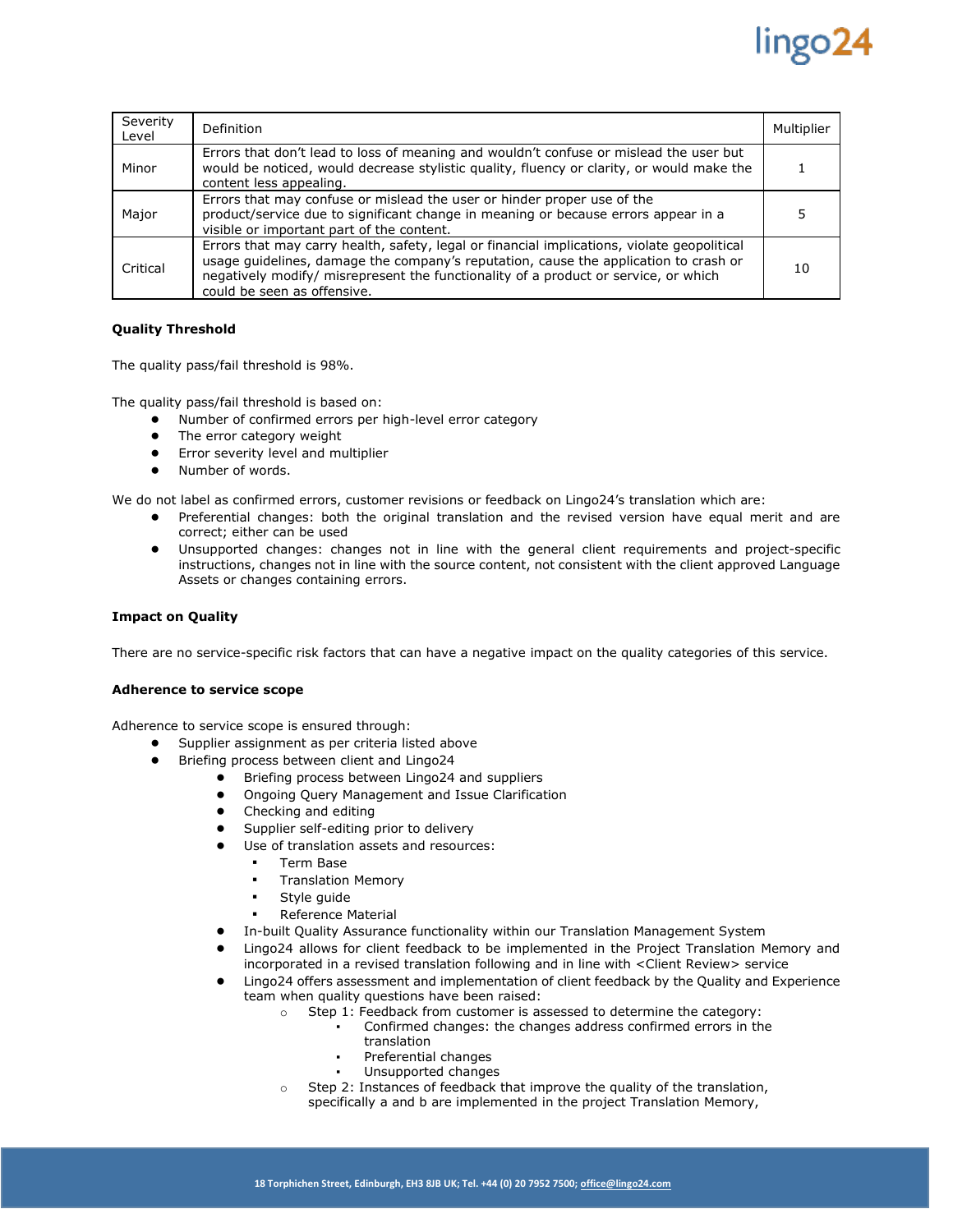

Terminology and/or Style Guide as per <Feedback Implementation> service and incorporated in a revised translation, if requested

o Step 3: Communication of findings.

### **Service Prerequisites**

- Source file format and content to be supplied as per <Standard File Filtering> criteria
- Final version of the source file
- Service level specific briefing process completed
- Receipt confirmation within 1 business day
- Explicit service acceptance within 3 business days, otherwise acceptance is implied. Customer specific service acceptance timeframes and criteria can be requested.

### **Disclaimers of Service**

- Where source file format and content are not compliant with our <Standard File Filtering> service, we will recommend the <File Engineering Services> in our Service Catalogue. Any issues caused by non-compliance with these service engagement rules will be the responsibility of the customer.
- Where source file format is not in line with <Standard File Filtering> and, following <File Engineering Services> cannot be processed in Lingo24's Translation Management System, the service provision will be completed offline
- Where the target translation requires on-brand style and/or character restriction, we recommend <On-brand Translation> in our Service Catalogue
- Where preserving the source content layout and formatting is impossible (due to target language expansion or reduction, etc.) or requires involvement from our Professional Services team, we recommend <DTP> in our Service Catalogue
- For shorter turnaround times, we recommend <Rush & Split> in our Service Catalogue
- When making revisions or additions to the source content after order confirmation and with service provision in progress, we recommend <Revision Handling> in our Service Catalogue
- For feedback provision, we recommend <Client Review> in our Service Catalogue
	- o Where Lingo24 has the final say following <Client Review> to approve and/or implement validated client feedback in the project deliverable, project Translation Memory, Terminology and/or Style Guide, we recommend <Feedback Implementation> in our Service Catalogue
- If feedback is not in line with standard <Client Review> in our Service Catalogue and in case of other types of client quality assessments:
	- o We recommend <Feedback Implementation> for implementation of validated client feedback in the project deliverable, project Translation Memory, Terminology and/or Style Guide
	- o We recommend <File Engineering> for technical file comparison
	- o We recommend <Project Management> for manual file comparison
	- o Lingo24 reserves the right to decline feedback assessment and implementation if file comparison via the above services is not possible
- Where the source file was not processed in Lingo24's Translation Management System and incorporation of feedback is required, we recommend <Feedback Implementation> in our Service Catalogue
- Where global TM updates are required, we recommend <Translation Clean-up & Maintenance> in our Service **Catalogue**
- Where specific instances of global updates to Terminology are required (frequent updates, clean-up, validation of pending terms, etc), we recommend our <Terminology> services in our Service Catalogue
- Where a Term Base needs to created, we recommend <Terminology Consolidation> in our Service Catalogue
- Where stylistic guidelines require the creation of a style guide, we recommend <Style Guide Creation> in our Service Catalogue.

### **Service Price**

- Based upon a per source word / source character pricing scheme
- Translation Memory metrics discounts apply
- Minimum charges per language combination apply

#### **Service Level & Availability**